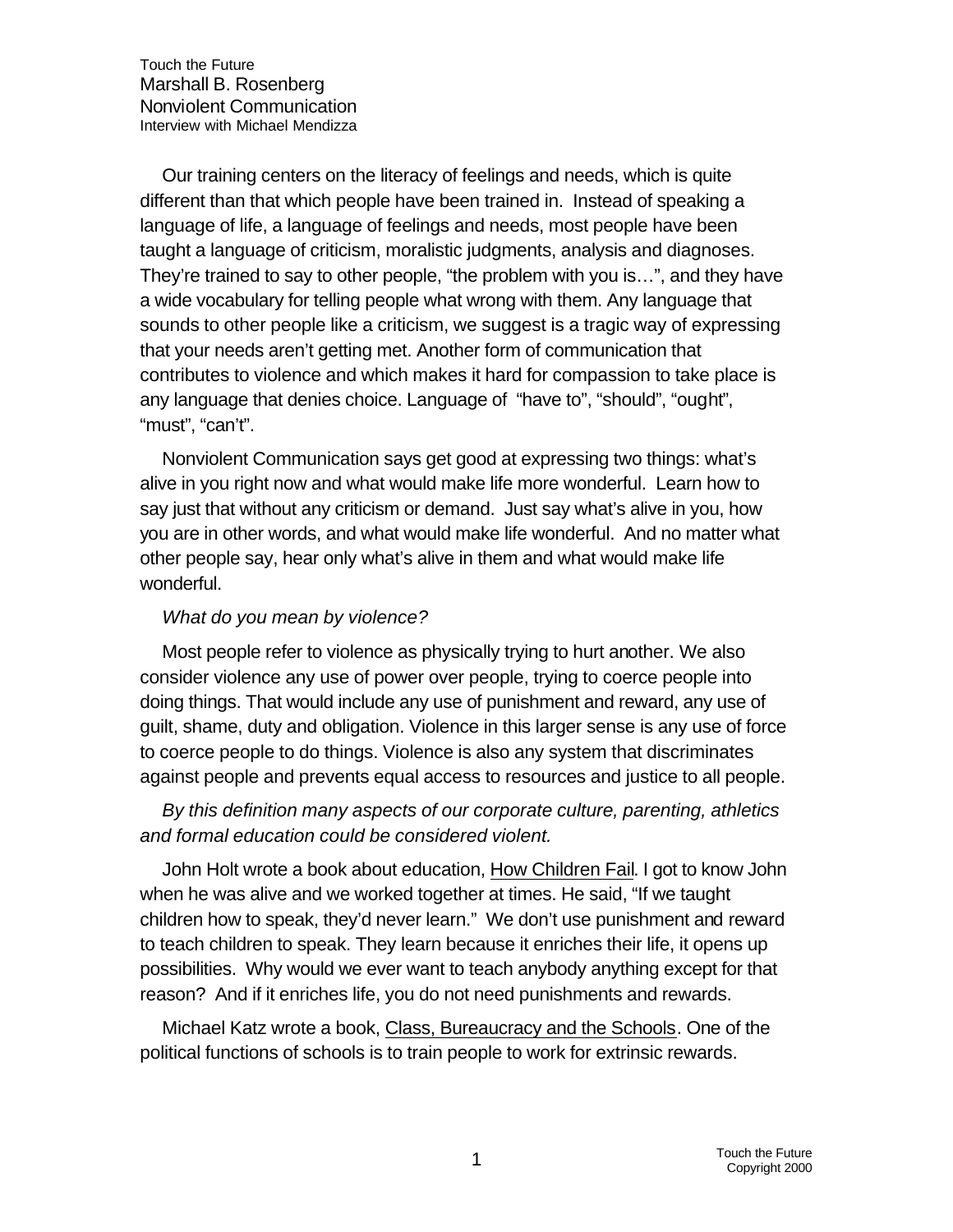The economic system needs workers to do things that may not really enrich life, may even pollute the environment. It needs compliant workers to maintain the system. Schools do this by having young people believe that the goal is to get grades, to work for external rewards.

John helped me to see that the learning environment, the structure itself, was set up in a way that prevented the majority of children from doing well. He helped me see that the structure was the problem, not the children.

### *And this is what you mean when you say that most schools are inherently violent?*

Yes, there's a great violence. According to Michael Katz and other researchers, schools were designed to prepare people for a life within a domination system in which a few people benefit from the efforts of many. The same problems have existed since the beginning of public education in the United States.

About every twenty years new reformers come along with new ideas for fixing it. The reformers, against great resistance, get their educational ideas into the schools. By educational standards they're very successful. Children learn more. They enjoy learning more. And within five years the reform programs are gone. Why does this happen? Schools were never set up to educate. They were set up to maintain an economic system, which requires people to work for extrinsic rewards and not to look at the value of what they're doing.

One of the things that I discovered in graduate school was how dangerous it is to look at psychology separate from social structures, to believe that suffering was created only by something wrong with people. That's why I have built into our training ways to liberate ourselves from what we have internalized from these oppressive structures, but that also show us how we can transform domination structures into life serving structures.

#### *Nonviolent Communication involves four basic steps. What are they?*

Of the four components that we teach, three of them answer the question, what's alive in you? One of them is, what are you reacting to? What is either making life wonderful, or what isn't? It's very important to identify this, to be specific about it. We call that an observation. Can you make a clear observation without mixing in any diagnosis, any evaluation. Next, how do you feel about what you're observing, and what needs of yours are connected to your feelings?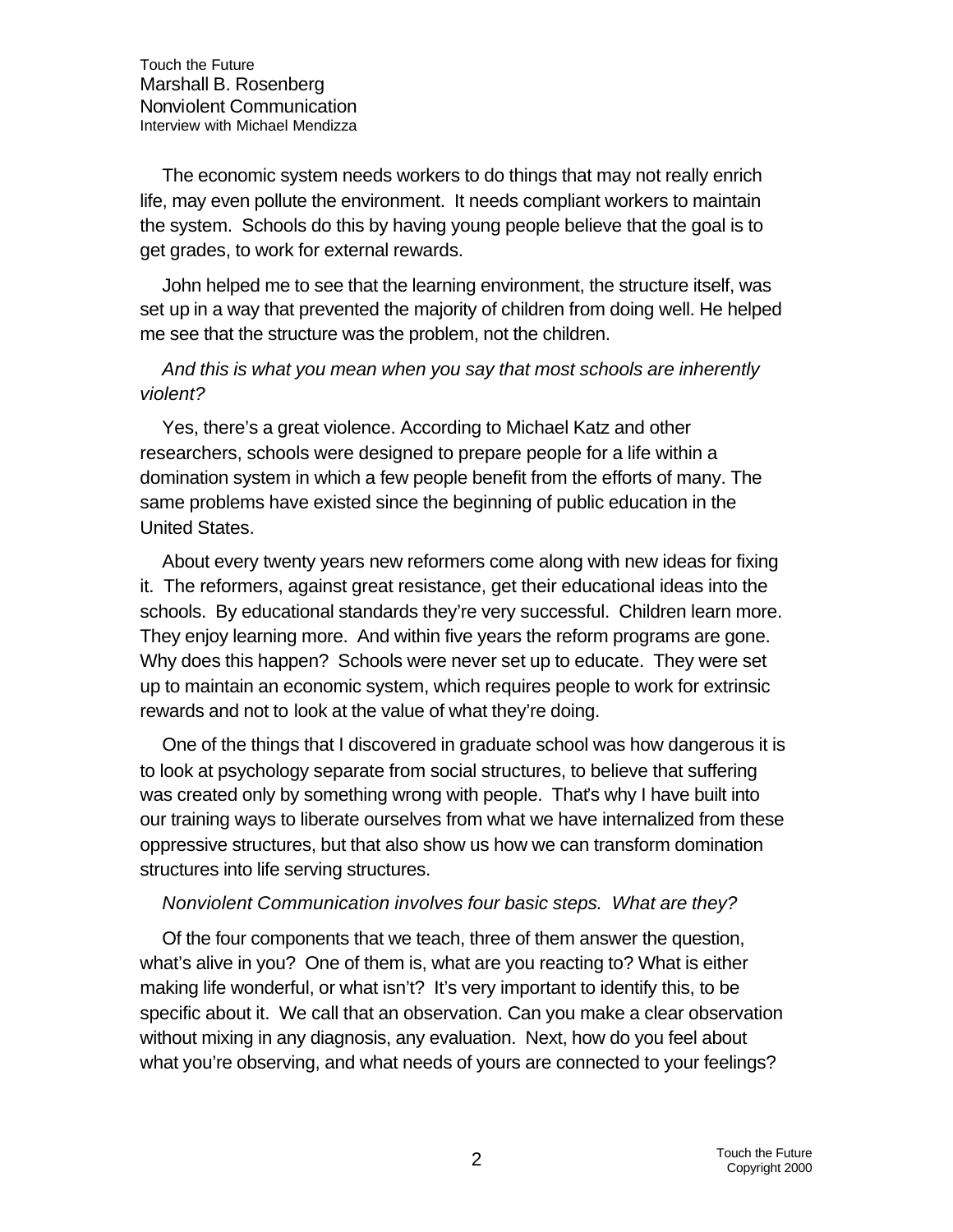Observation is what people are doing then, how do you feel, and what needs are related to this? And finally, what would make life more wonderful? Make a clear request. Who would you like to take what action to meet your needs?

The other part of the process is receiving the same information back from other people, regardless of how they communicate. In this respect, we show people how to translate any message that comes at you into what that person might be feeling, needing and requesting.

#### *Why isn't this the basic foundation for all our communication?*

The first thing people say is how simple it is. The next thing they say is how difficult it is. The process is simple. It's how are you? What would make life more wonderful? Simple, basic questions, but for political and historical reasons, we've not been taught to answer them. We have systematically been taught to communicate in ways that prevent this. When people can answer these questions, what's alive in you, what would make life more wonderful, they don't make good slaves. They do not make blind workers in systems that oppress people. Any domination structure, whether it's a government or a business, you don't want people knowing how they are and what would make life more wonderful. We have been living under systems that have not wanted us to learn this.

### *How do we function in a world that is built on hierarchical, oppressive structures and not fall under its control?*

Of course it's very difficult to live in harmony with human values and function in institutions that are not supporting those values. So we try to address that in our training. We try to give people practice in how to stay in touch with life, with your life and the life of others, even in trying circumstances, when the very system itself is encouraging people to behave in competitive, brutal ways. Until we transform the structures, we need to eliminate the power of the structure to transform us. Be conscious of how you choose to connect with each human being. Make that connection come from choice. Just hear the needs of the people, and don't get caught up in the rhetoric, the pomp and circumstance.

# *Are you saying it doesn't matter what the person says? Screen out certain wavelengths and hear only what reflects their present state?*

In the beginning yes, and we use some images to help people do just that. We talk about different kind of ears to put on. We talk about putting on "life ears", ears that connect us with life.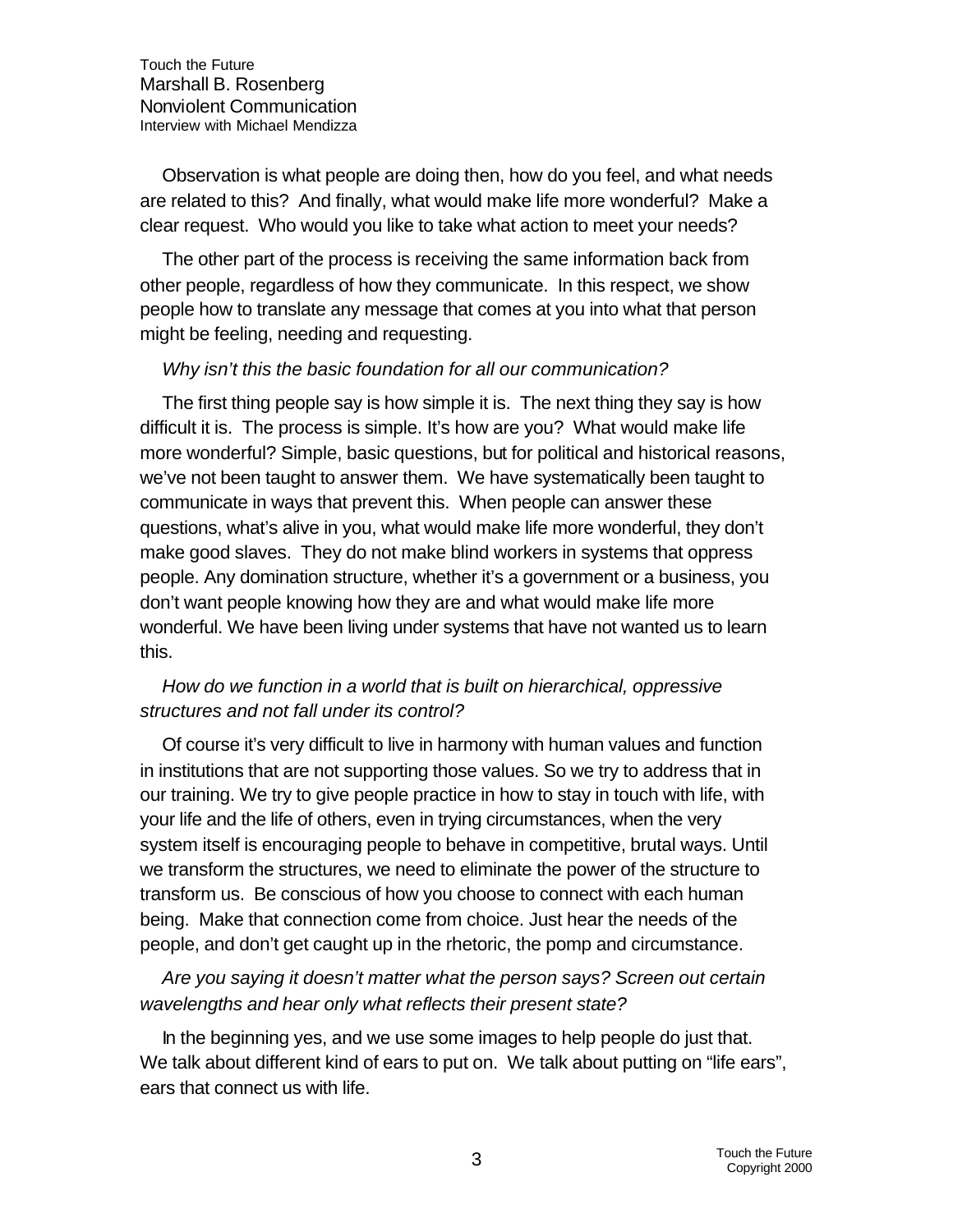And we show people that you have this choice every moment, and which ears you choose to put on determines what world you're living in at that moment. Whether you're living in a world of life, or a world of dehumanization. Dehumanizations ears are what we usually have on when somebody calls us a name, like saying we're stupid. If these dehumanization ears are facing inward that statement will dehumanize us. How? We hear it and take it personally. We believe it. That's what I mean by dehumanizations ears. Or if the ears are facing outward we dehumanize the other by thinking of what's wrong with them for doing it.

# *What change would you like to see in people who look at your process? What's your hope?*

People can change how they think and communicate. They can treat themselves with much more respect, and they can learn from their limitations without hating themselves. We teach people how to do this. We show people a process that can help them connect with the people they're closest with in a way that can allow them to enjoy deeper intimacy, to give to one another with more enjoyment and to not get caught up in doing things out of duty, obligation, guilt, shame, and the other things that destroy intimate relationships.

We show people how to enjoy working cooperatively in a working community. We show them how to transform domination structures, hierarchal structures into working communities in which people share a vision of how they can contribute to life. And we're thrilled with how many people all over the world have great energy for making this happen. We go into areas and find people that want to see if it works in the way that I say it does. They take the training and are often eager to work with us to make this available to others.

Our programs are now in about thirty countries. We have projects in which teams of citizens have been trained by us and are offering our training in their language to a wide variety of people. We do a lot of work in schools with parents, with police, military, with health care professionals and businesses. It's amazing how effective this simple little process is. It's simple in terms of its structure; it's not very complicated, but it does require quite a paradigm shift in ones values.

#### *Can you describe the paradigm shift?*

Essentially it's a shift that gets people to see a difference between moralistic judgments and need serving judgments, or life serving judgments.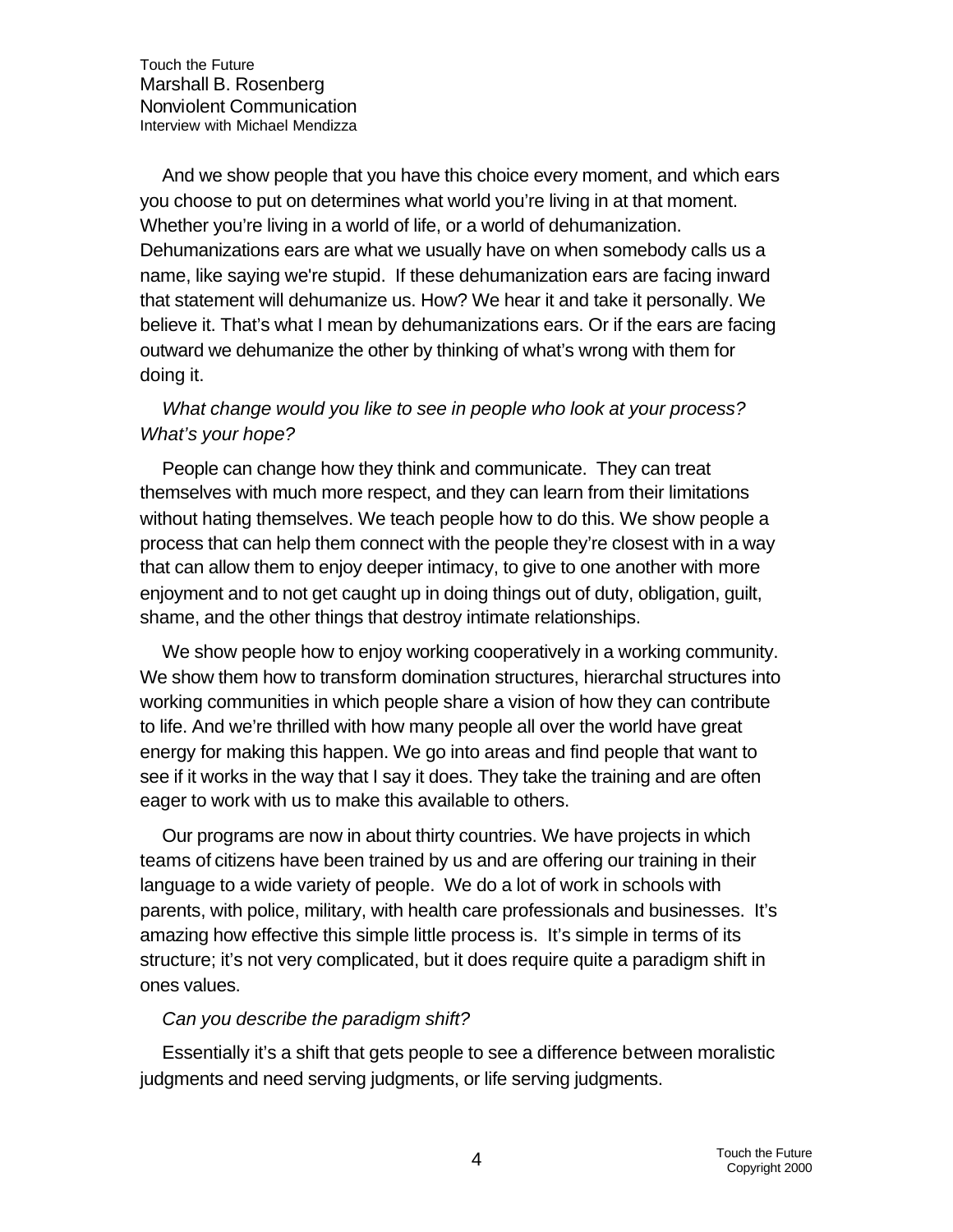Moralistic judgments are those built on an old fashioned theology that implies the human beings are very lazy and evil and violent. Therefore the corrective process is penitence. You have to make them hate themselves for what they've done, to believe that they deserve to suffer for what they've done. The paradigm shift is away from that to a shift of judging in terms of whether things serve life or not. And if they don't, to create the quality of connection between people that helps people to enjoy contributing to one another's well-being.

# *What's the most difficult idea or concept for people to really understand and apply?*

It requires learning how to say what your needs are, what needs are alive in you at a given moment, which ones are getting fulfilled, which ones are not. And that's very hard for people. They have been taught to identify needs as needy, selfish, and weak. They're taught to believe that being a loving woman means you don't have any needs.

You sacrifice your needs to take care of your family. To be a courageous man you don't have needs. You're prepared to sacrifice your life for the king. Needs are not important. What's important is obedience to authority. That's what's important.

With that background and history we've been taught a language that doesn't teach us how to say how we are. It teaches us to worry about what we are in the eyes of authority. What will they think of me? Will they think I'm stupid? Will they think I'm competent? When our minds have been preoccupied that way we have trouble answering what seems to be a simple question, which is asked in all cultures throughout the world, "How are you?" It is a way of saying what's alive in you. It's a critical question. Even though it's asked in many cultures, people don't know how to answer it because they haven't been educated in a culture that cares about how you are.

The shift necessary requires being able to say, how do you feel at this moment, and what are the needs behind your feelings? When we ask those question to highly educated people, they cannot answer it. Ask them how they feel, and they say "I feel that that's wrong". Wrong isn't a feeling. Wrong is a thought. So we ask them again, "How do you feel?" "Well, I feel that when somebody does something like that, it's evidence of a personality disturbance." "I'm still not making myself clear. How do you feel?" "Well I don't have any feelings about it." And they're not lying.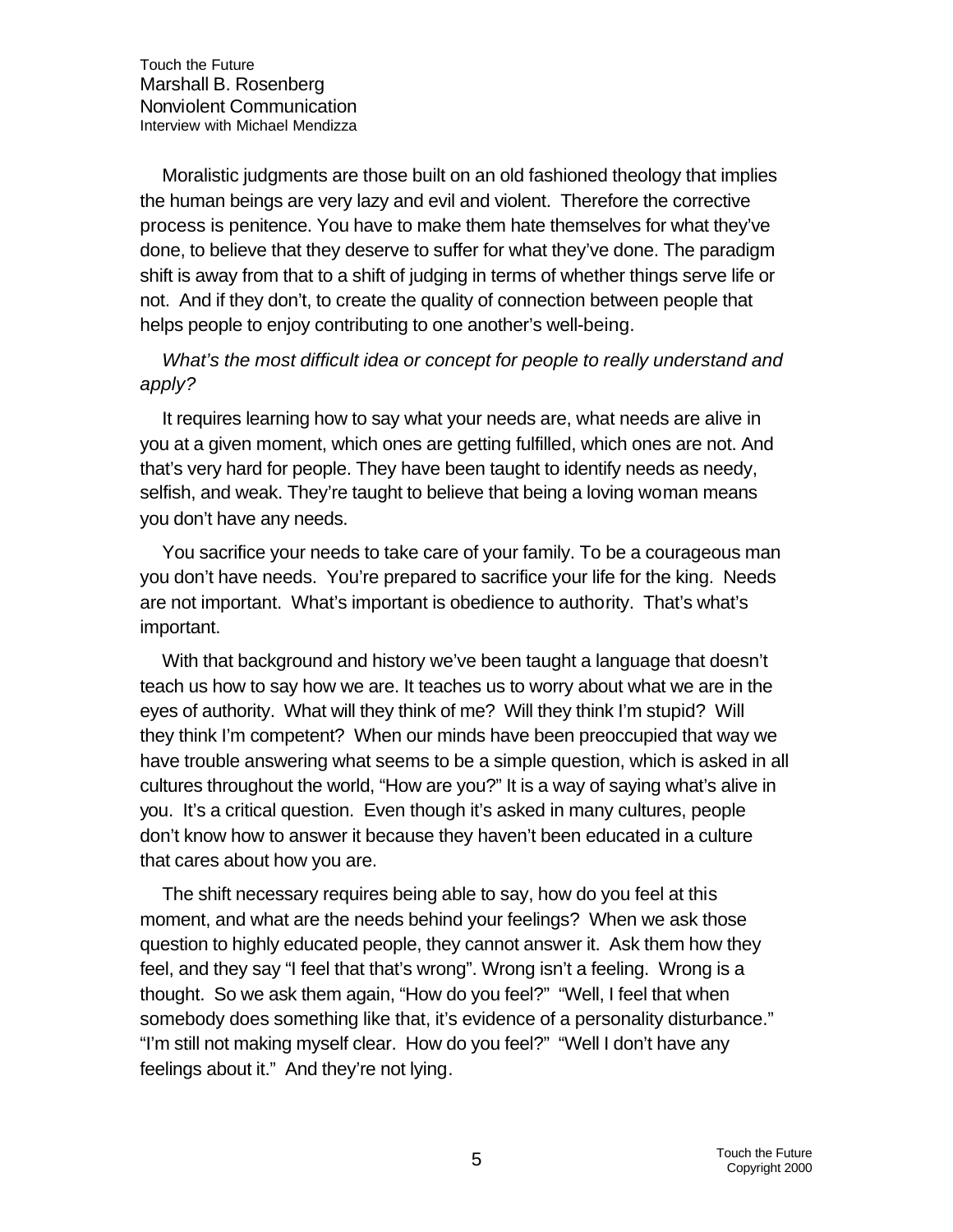When your mind has been shaped to worry about what people think about you, you lose connection with what's alive in you. We teach people to use the judgments they've been taught to have as a window to their soul, to their heart, and to look behind the judgments, to the needs that are behind the feelings. It's as if we were teaching them a second language. It's more a coming back to our first language. As I have said, as an infant we were in touch with our hearts. We were communicating what was alive in us, whether it was pain or pleasure and communicating it very directly.

## *What happened in your childhood that helped give rise to some of your current insights?*

My family moved into Detroit just in time for the race riots of 1943. We were coming up from the south, as many families did in that time to get jobs in the war industries in Detroit. In the south, blacks and whites were segregated. When they came into Detroit they were in the same neighborhood. It was a tinderbox just ready to explode. We had in 1943 the second worst race riots in the United States.

About 33 people were killed in three days. That was my first exposure to that kind of violence. I realized that this is a world in which you can be hurt simply for your skin color. Then there was a good deal of violence directed at me for being Jewish. In that neighborhood, anybody who was different, there was going to be violence.

### *One feels the need to be aggressive just to survive in that kind of world.*

It was frightening and depressing never feeling safe, wondering how to get home from school without being beaten or humiliated. My family, some of whom had come from Europe, they did their best to make me feel better. What they would say to me is "Just be glad we're here. If we were living in Germany now you'd be dead. That didn't make me feel very secure about this world. My family members said what very often people under these circumstances do. They told me, "Hit them first and they'll leave you alone."

#### *Was there one thing that impacted you most at that time?*

I discovered that there were two kinds of smiles. One kind of smile was on the face of people watching as I was being beaten by a group. As much as the beating was frightening, I remember looking up and seeing the observers enjoying it, enjoying watching me being hurt and humiliated.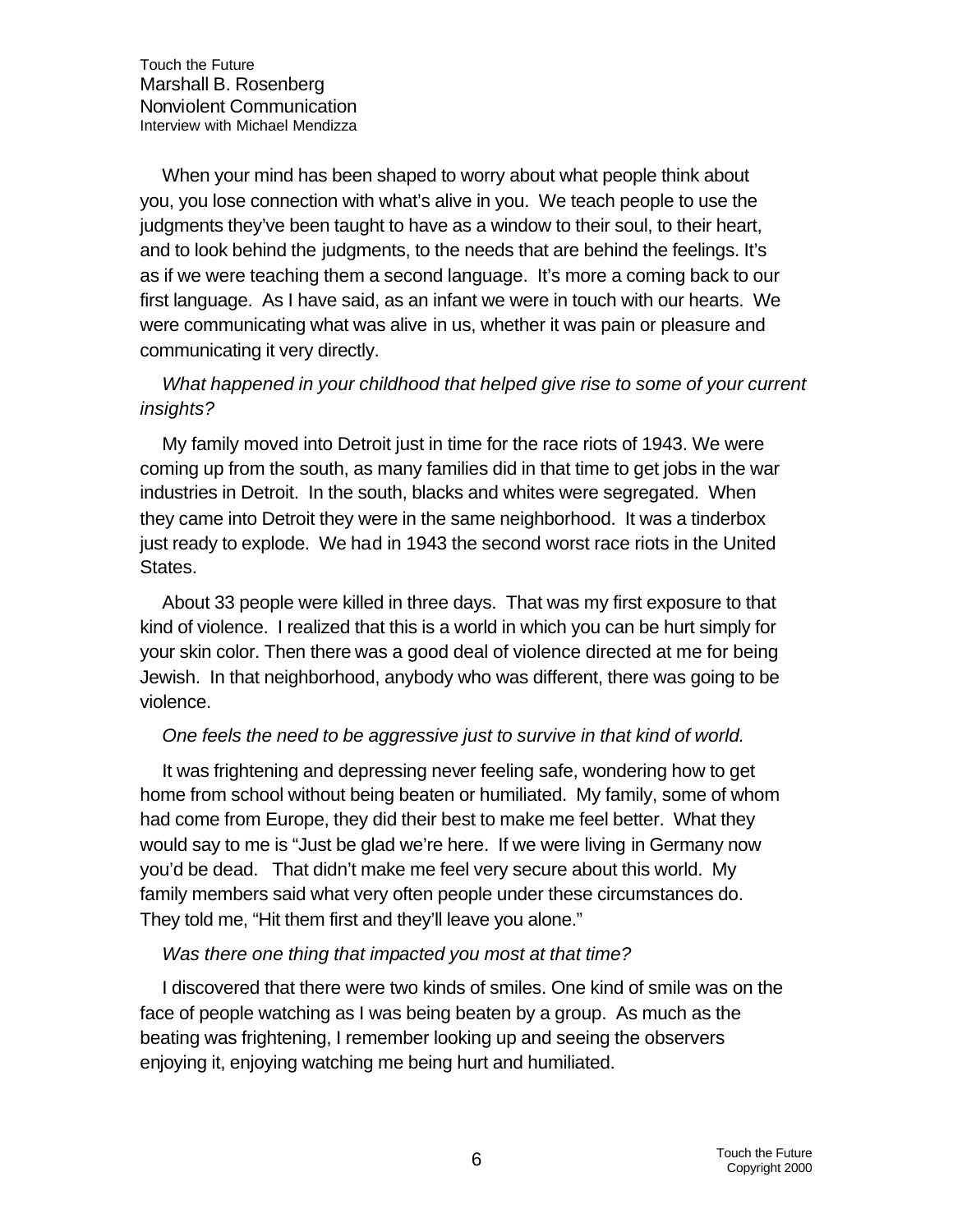Because I was a Jew. When I came home, I saw a different kind of smile. My Grandmother was paralyzed. We were poor so she was cared for in our dining room by my mother. An Uncle would come over every evening to help my mother take care of my Grandmother. While he was cleaning up my Grandmother, which to me would be a horrible job thinking of it as a child, I saw him smiling the whole time he did it, with a beautiful smile!

So there are these two kinds of smiles in the world. There are the people like my Uncle who get joy out of serving in some way, and the other kind of smile of those people who enjoy people's suffering. That started this question in my mind: How could that be? Why do some people enjoy contributing to other people's well-being, and others want people to suffer?

I'm convinced that there's nothing that human beings like more than to contribute to one another's well-being. I discovered that my Uncle was expressing our true nature. And the other kind of smile, the kind that teaches us to enjoy other people's pain, we get that from education, education that's left over from domination systems, systems in which a few people dominate many. History has trained us to think in ways that support those systems and their violence.

## *What do you mean by "educating us in ways of thinking which supports violence?"*

I'm talking about the way we are educated by the family and by the church. For many centuries the church, and through the church, the family and public institutions, have been conditioning people to think that human beings are essentially evil, and that the corrective prescription is penitence. You have to make people sorry for what they do. This has justified punishment, guilt, and shame. This way of thinking and its language contributes to violence.

## *Are you are suggesting that there is another way of looking, thinking and languaging which does not contribute to violence?*

It is more natural for human beings to contribute to one another's well-being. That's our nature. This is very strange to many people who respond to what we've been taught for centuries, that human beings are evil, that they are just like animals, selfish, and violent. They say, look around, you must be naïve.

But day after day I become more conscious that our nature is to enjoy contributing to one another's well-being.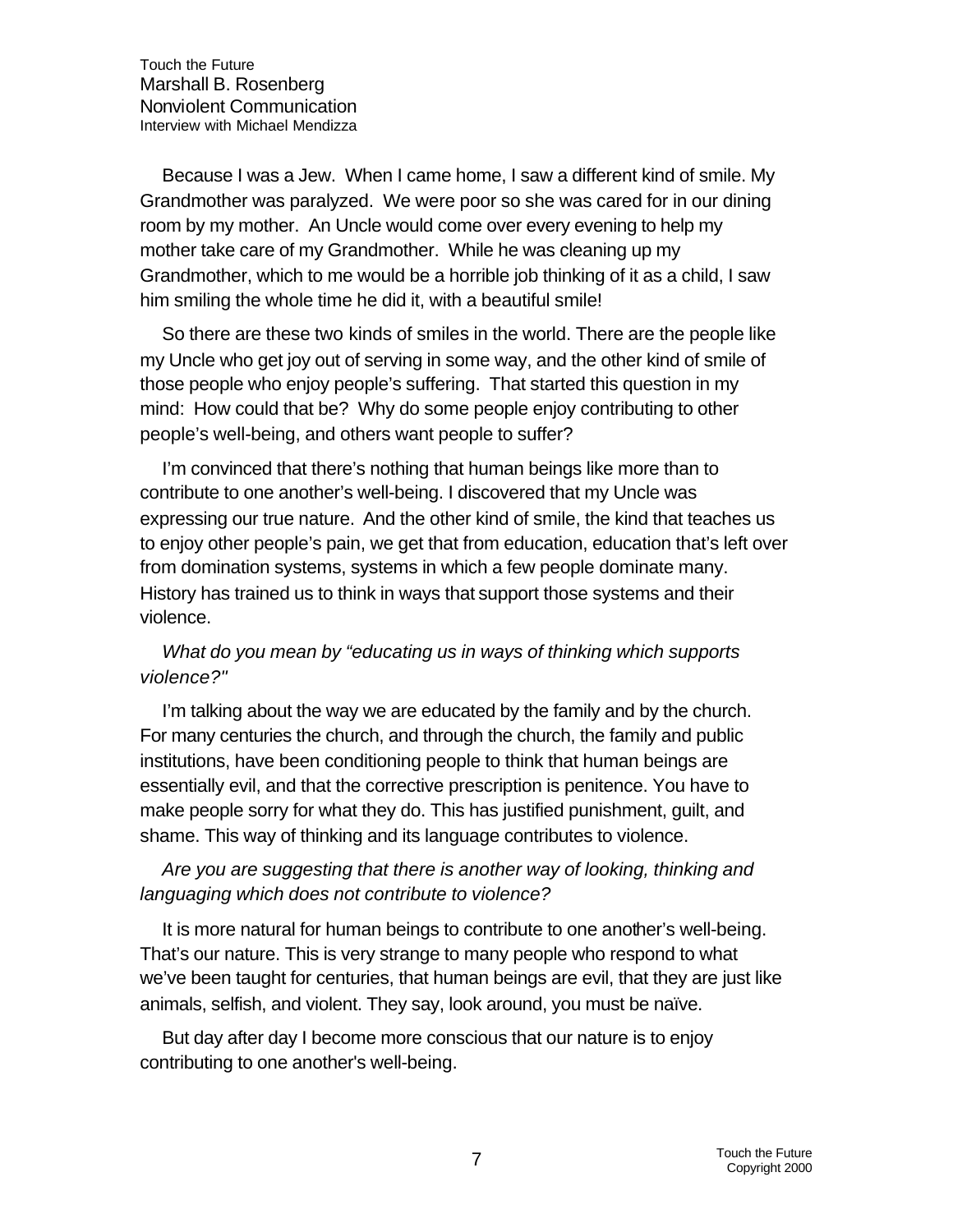There's nothing that people like better than to contribute to other people's wellbeing, provided that you don't try to take it from them. You don't demand it from them. You don't try to coerce them into giving it. If so, then the very people who would enjoy giving it to you, they might want to hurt you.

### *When did you discover this connection between language and violence?*

While I was still in graduate school I saw the limitations of a field that was based in psychopathology, especially when the field was so mixed up with value judgments. So I did a cram course in comparative religions. Religions were trying to define how we were meant to be. The word love was central to all of them. I wanted to understand the love that they were all talking about and discovered it was a certain quality of connecting with one another. Two qualities seemed to be present when people were acting like real human beings. People were honest without criticizing or insulting. Their honesty came from the heart. And there was a certain quality of understanding. Not a mental understanding, but an understanding that involved presence, fully being with another person or with empathy. Those two things were very important; this honesty and empathy. But how do we manifest this? That's where I learned about the importance of language.

If our head is filled with certain kinds of language and a certain way of thinking, it becomes very hard to be honest in the way that I saw was important, very hard to be empathic, understanding of the other person. I started to identify those language patterns and communication patterns that got in the way of this quality of connection.

*Might there be two different systems at play here. One is completely nonverbal. The bonding of a mother to her baby for example, doesn't require spoken language at all. Empathy may be first and foremost nonverbal. Thinking and language seems to be in another order of experience. I'm wondering if our use of language and what we call "thinking" clouds our direct and immediate perception of what you call empathy and understanding?*

The quality of connection that I'm talking about can occur very clearly without any words at all. There are also times when words can help very much, or, if you were educated the way I was, the words make it very hard to create this quality of connection. The quality can be maintained without any words. Some words can help and some words get in the way.

*Let's talk about language.*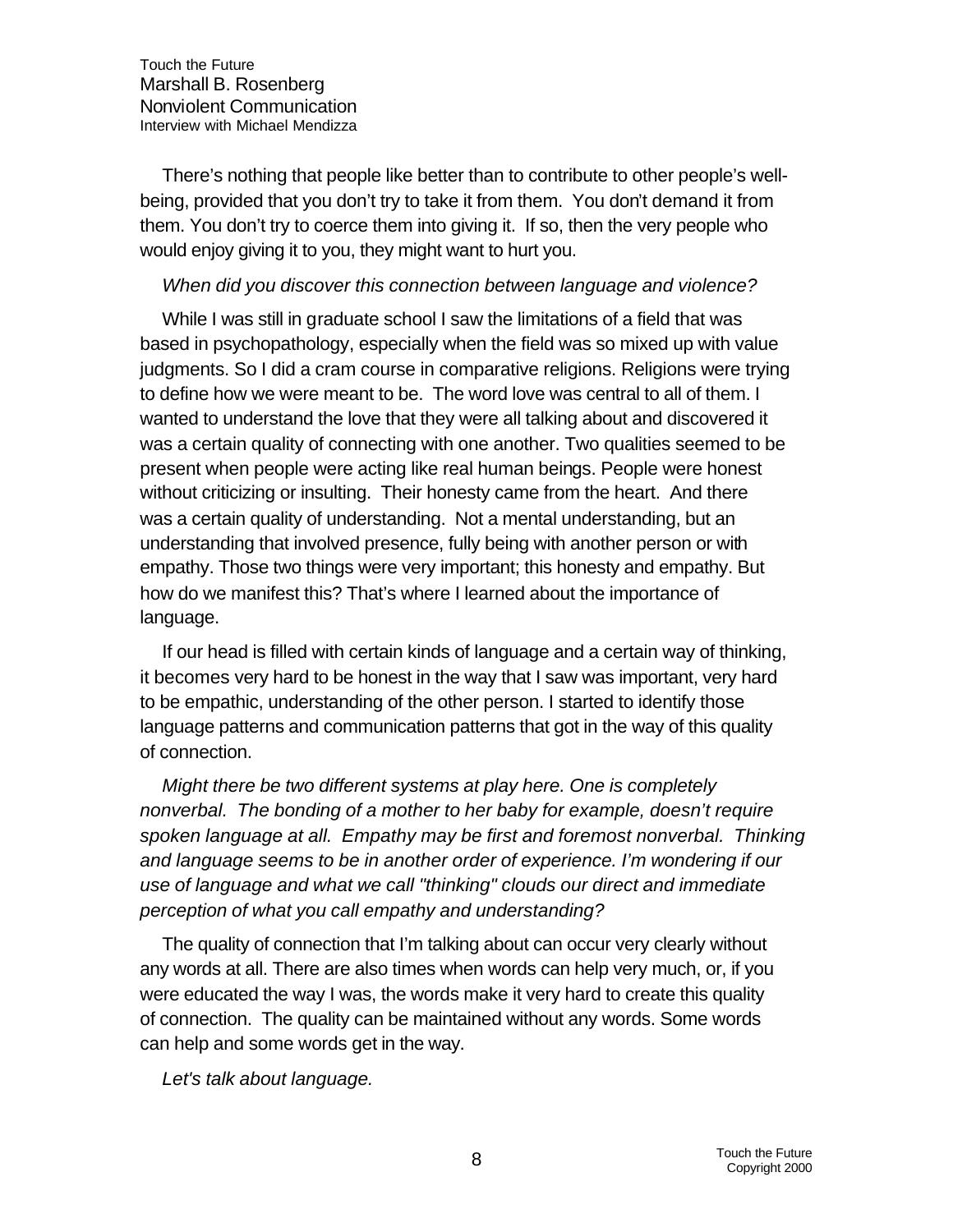When you were 3 months old and it was at 3:00 in the morning, you didn't wake up and say to your parents, "Parents, how can you be so insensitive? I haven't eaten in four hours. Get your lazy butt out of the bed and feed me." If we communicated that way we would have starved. We didn't learn that kind of violent communication until we were educated. What kind of communication were we doing as a child? We called to people's attention our feelings and needs. When we were in pain because our needs weren't being met we called it to people's attention. That's a natural form of communication. When we were having our needs met and feeling pleasure, we showed that non-verbally through our smile. Our training shows people how to do that with words.

How to be very clear when your needs are not getting met and what feelings you have, what your requests are from others, and when you are having your feelings met, how to celebrate that by saying clearly what feelings you are feeling now and what needs are getting met.

*Can you give me practical examples of some of the war torn environments that you've talked about, for example, Palestine? What are some of the other areas, other environments that you have come into and helped people, not in a class situation, but as the mediator?*

I've done a lot of work between Israelis and Palestinians, and within the political extremes within each of those areas. I've worked with the far left and far right helping them connect, using our training. I've also brought 20 Serbians and 20 Croatians to a neutral country, Hungary, trained them and mediated between those two groups. In Northern Nigeria, in Kaduna State, I did a mediation between a warring Christian tribe and Moslem tribe.

One hundred out of the four hundred people in that community were killed in this disagreement and my job was to mediate between the two tribes. I worked in Ireland with the warring parties there. In Burundi, Rwanda, and Sierra Leon Africa. I've worked in Sri Lanka and, more recently, in Colombia.

*Ghettos...?*

Lots of them.

#### *How does your work apply to children and parenting?*

I suggest that we get rid of the concepts of children and parents. Just seeing somebody that way can make them less than human.

I do parent workshops, and I've taken half the parents and put them in one room, half in another and I give them a role-play to work on.